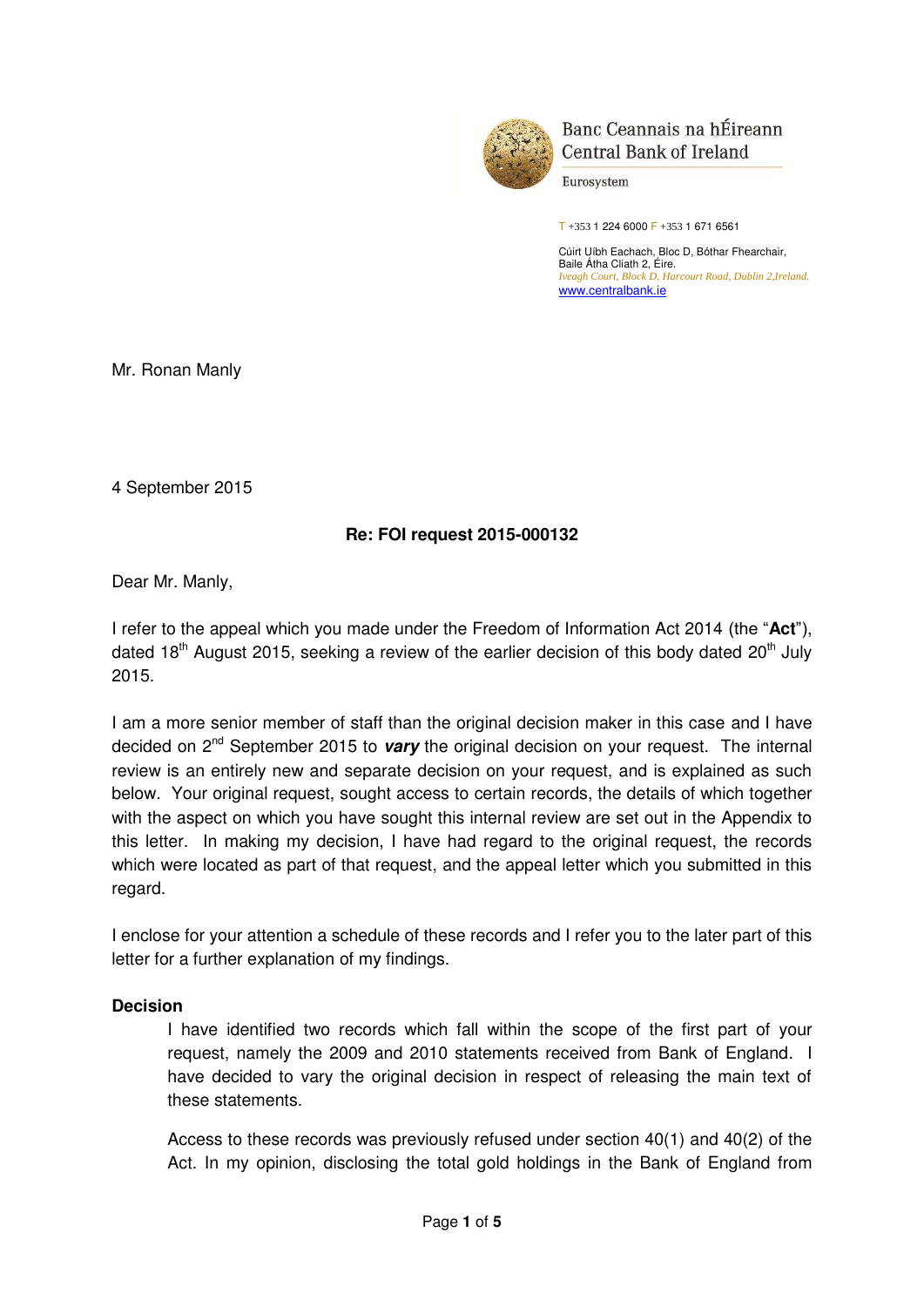

Eurosystem

which an estimate of the gold holdings in the Currency centre could be deduced would not unduly increase the security threat to the Currency centre when compared to the value of banknotes issued into circulation<sup>1</sup> by the Central Bank. Therefore, in my view, the disclosure of the number of gold bars and fine ounces held in the Bank of England in 2009 and 2010, as recorded in the two statements, is unlikely to have a "serious adverse effect" on the financial interests of the State.

Please note that I have redacted some data from the records provided under Section 32(1)(c). This redacted data includes confidential authentication/verification codes used to transmit secure electronic messages via SWIFT (this is the means by which the statements were received). The public disclosure of these codes could result in the codes potentially being used to fabricate SWIFT messages, "hack" the SWIFT network and/or the Central Bank"s SWIFT connection. Section 32(1)(c) of the Act provides that a head may refuse to grant an FOI request if access to the record concerned could reasonably be expected to facilitate the commission of an offence. In my opinion, the release of the redacted SWIFT codes could facilitate the commission of an offence.

With regard to the second part of your request, I am satisfied that there is no record detailing the weight list, bar list, or bullion weight list, that uniquely identifies the bars of gold held on behalf of the Central Bank of Ireland by the Bank of England for the period 2009/10. I am advised that the Bank of England is unable to provide holdings bar lists which are past dated. Accordingly, I have decided to affirm the original decision in respect of the second part of your request and agree with the original decision that section 15(1)(a) of the Act applies, on the grounds that "*the record concerned does not exist or cannot be found after all reasonable steps to ascertain its whereabouts have been taken*".

You were also advised verbally by the original Decision Maker that a redrafting of note 10 to the Statement of Accounts took place in 2010 to provide a more accurate reflection of the external gold holdings of the Central Bank of Ireland. The Decision Maker confirmed in the decision letter dated 20 July 2015 that in both 2009 and 2010 all gold holdings held externally were with the Bank of England. I have confirmed that the Decision Maker advised you correctly in this regard.

### **Access Arrangements**

You have sought access to the records by means of email and I consider this an appropriate form of access in this case. Accordingly, the records described as granted are now enclosed.

### **Rights of appeal**

<u>.</u>

<sup>&</sup>lt;sup>1</sup> As per 2009 Annual Report, the Central Bank issued 412 million banknotes, value €12,906m, into circulation in 2009.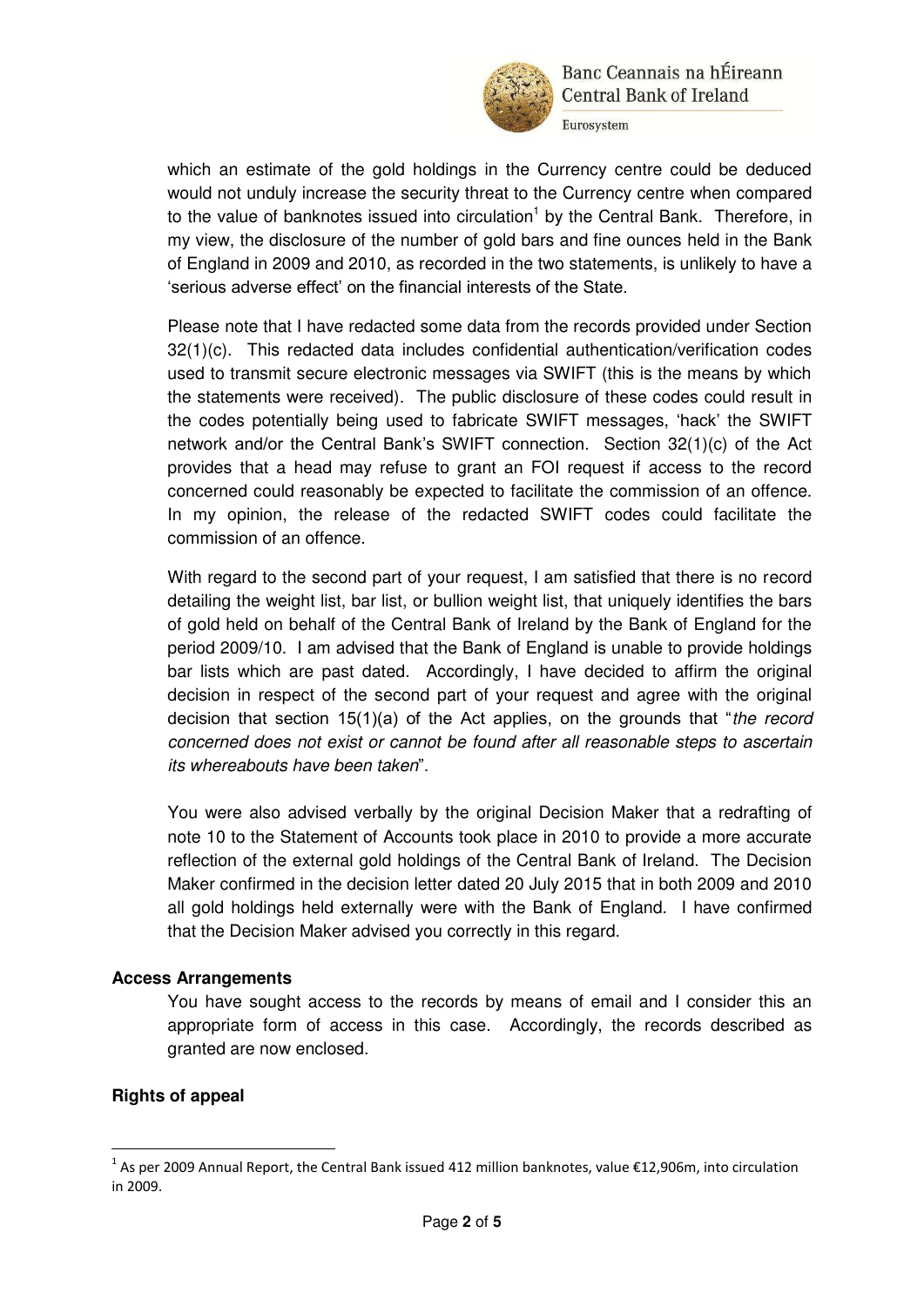

Banc Ceannais na hÉireann **Central Bank of Ireland** 

Eurosystem

You may appeal this decision by writing to the Information Commissioner at 18 Lower Leeson Street, Dublin 2. If you wish to appeal, you must usually do so not later than 6 months from the date of this notification. Should you write to the Information Commissioner making an appeal, please refer to this letter. If an appeal is made by you and accepted, the Information Commissioner will fully investigate, consider the matter and issue a fresh decision.

Please do not hesitate to contact me by telephone at 01 should you wish to discuss this matter further.

Yours sincerely,

**Senior Manager – TARGET & Collateral Management**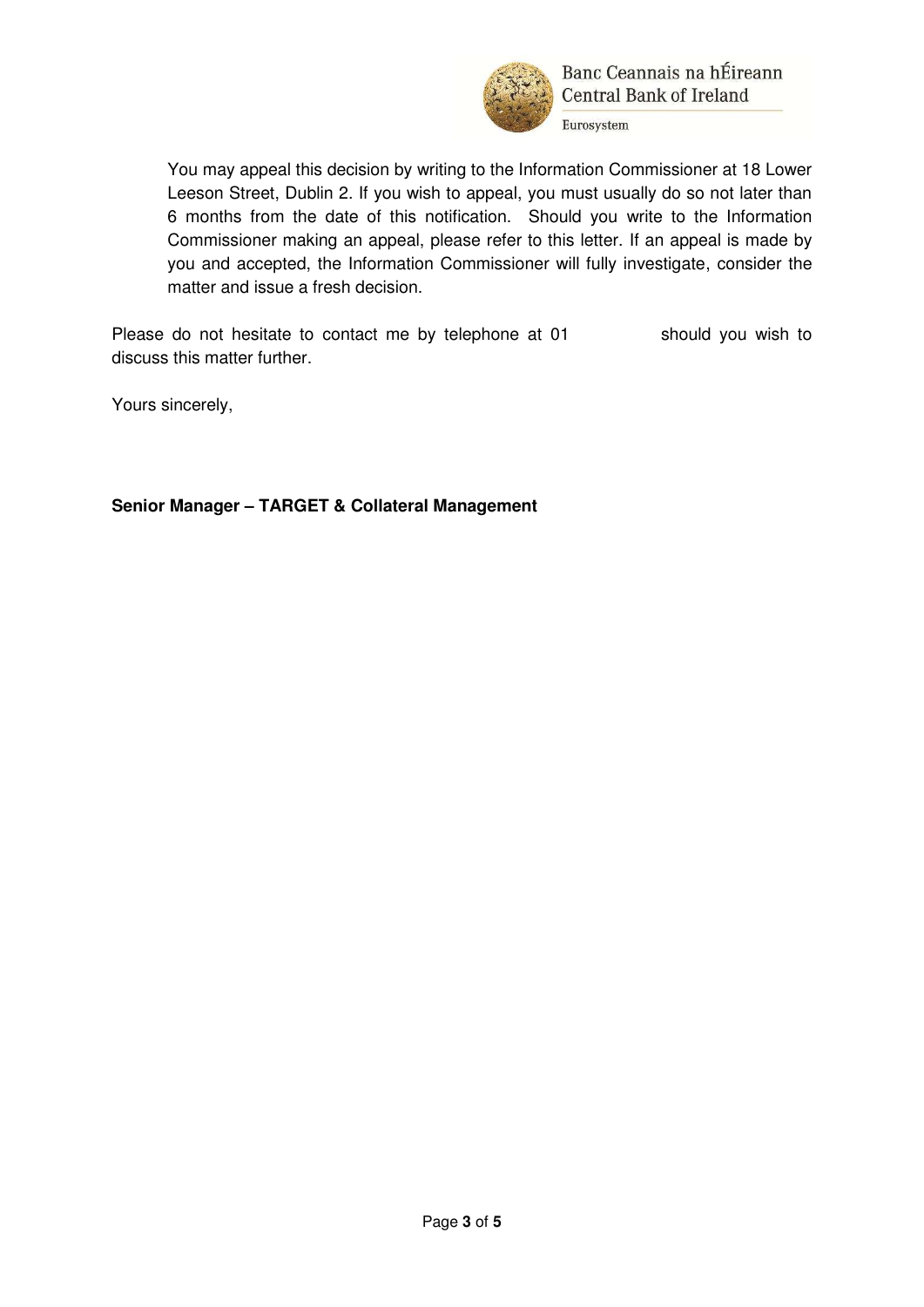

# **Appendix**

### **Original request:**

A copy of documents (such as paper records, records held electronically, email correspondence) containing the following information:

Details of the gold holdings of the Central Bank of Ireland during 2009 which consisted of "deposits with foreign banks" as specified on page 77 of the 2009 Annual Report:

the names of the foreign banks that the Central Bank of Ireland gold was deposited with during 2009, the duration of these gold deposits during 2009, details of the interest earned on these gold deposits, and information on the dates on which these gold deposits ended (since the gold holdings were not on deposit in 2010).

Details of the gold holdings of the Central Bank of Ireland during 2010 which consisted of "gold bars held at the Bank of England" as specified on page 98 of the 2010 Annual Report.

- A document, such as a weight list, bar list, or bullion weight list, that uniquely identifies the bars of gold held on behalf of the Central Bank of Ireland by the Bank of England. This list would include (for each bar), details such as bar brand, bar serial number (serial number from refiner, not Bank of England number), year of manufacture of bar, gross weight, fineness, fine ounces.
- Information or correspondence that discusses the rationale for switching the Central Bank of Ireland's gold holdings from "deposits with foreign banks" in 2009 (see above) into "gold bars held at the Bank of England" in 2010.

### **Details of Appeal:**

- **1.** There was no proof proved by Mr  $\cap$   $\cap$  as to how releasing a statistic stating the number of gold bars held by the Central Bank of Ireland could "have a serious, adverse effect on the financial interests of the State." Likewise, there was no proof provided as to how disclosing "important information about the Central Bank's gold holdings" could have a "could have a serious, adverse effect on the financial interests of the State." I would like a review of the decision to withhold the Bank of England statement dated 31st December 2009 reviewed, with a view to releasing said statement to me.
- 2. I would like these interactions with the Bank of England to be reviewed as part of the appeal, and how a statement of gold bars can be said to be 'highly classified'.
- 3. Mr  $\left| \cdot \right|$ says "the release of this information, which is of substantial value, would identify the stock of gold coins held at the Central Bank from the stock of gold bars held at the Bank